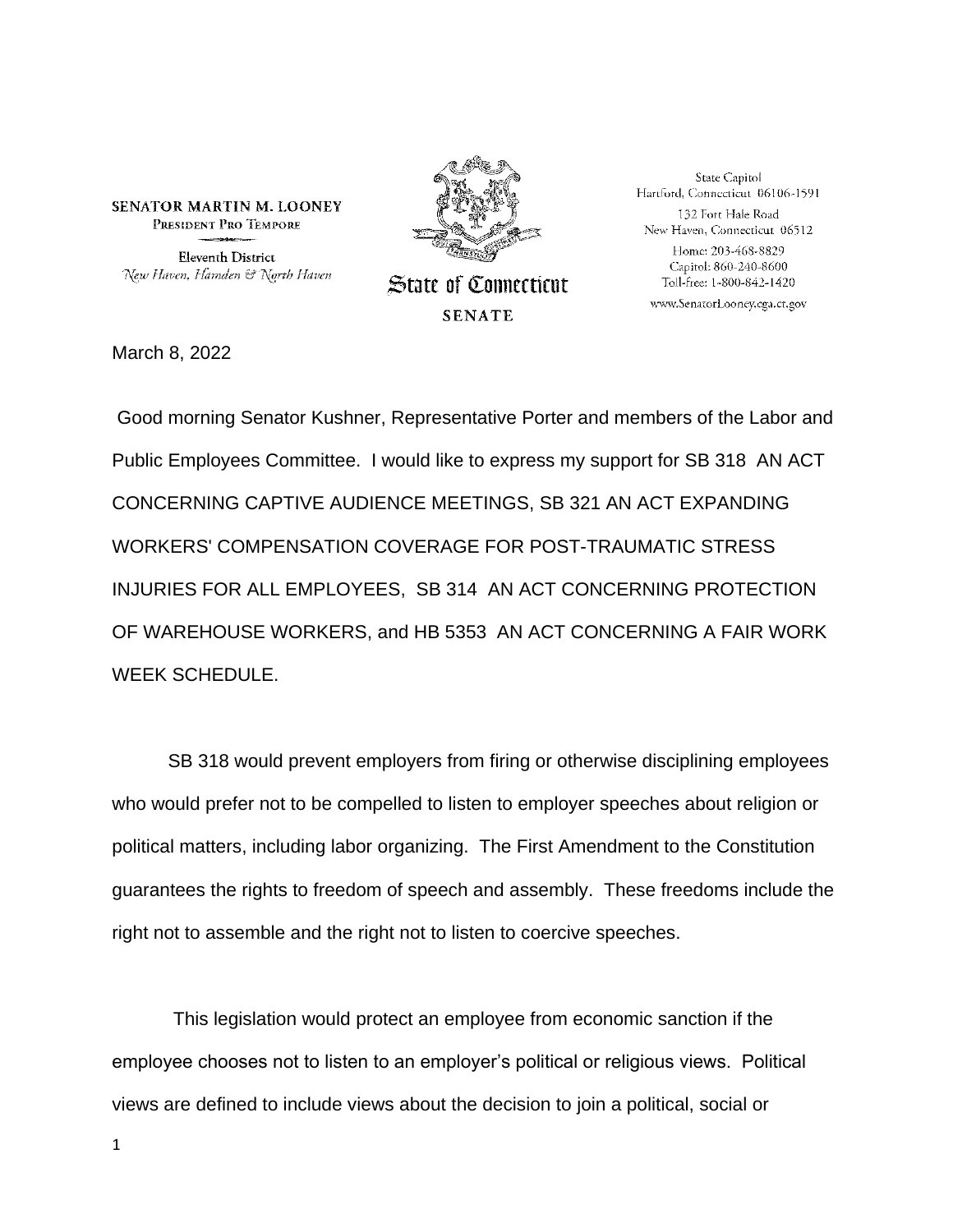community group or activity, including the exercise of the rights to join or not to join a labor union. For example, the legislation would protect an employee who declines to participate in a meeting called by an employer to express anti-union views. Physical restraint is actionable under current state law, yet a threat to fire an employee if he or she does not attend a coercive meeting is not actionable. There is no good reason for this distinction: coercion is coercion, whether it is physical or economic. And it is wrong.

It should be the policy of our state as expressed in legislation to prevent employer coercion as to political matters, and we need to include speech about joining a union as well, because unionization is a political topic. It concerns a distinct approach to governing the economy. It is based on the view that there is a conflict of interest between employers and workers in this society, and that workers are better protected by acting collectively than individually. Those are political views. Therefore we should not discriminate against labor by leaving the statute silent on this point. We need to stand up against the coercion of employees into listening to speeches about matters other than how to do their jobs, such as whether the employee should join a particular church, union or political party. Our best constitutional tradition underscores this principle.

The Connecticut General Assembly and the courts have a long tradition of support for the use of the police power to protect employees from coercion in the workplace and to protect privacy interests. This bill stands in that proud tradition. A worker does not relinquish all of his or her First Amendment Rights merely because he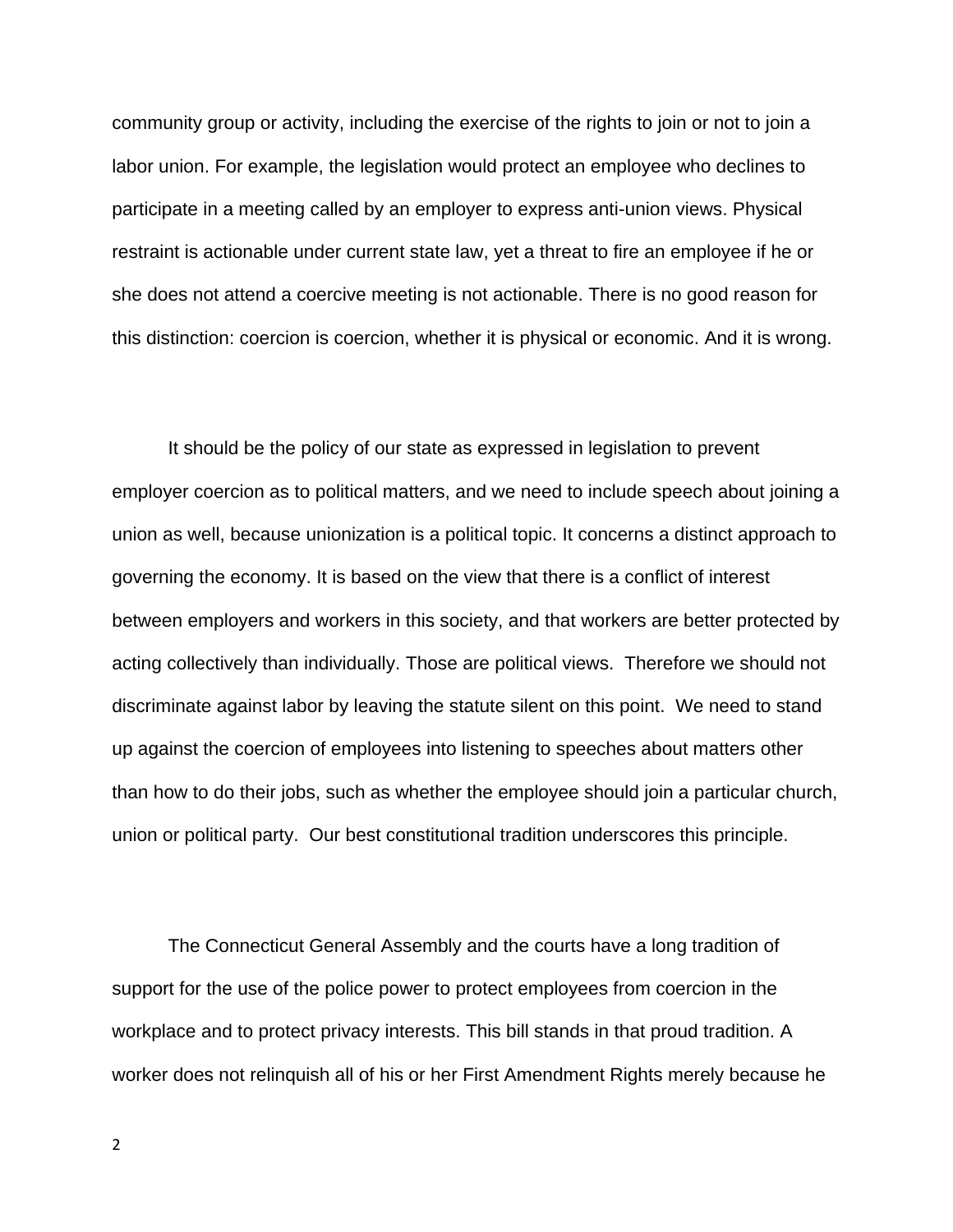or she is in the workplace. Certainly the state can and should offer these protections to employees.

In 1993, the General Assembly made a mistake; it changed the law and denied workers' compensation benefits to employees suffering from a mental or emotional impairment as a direct result of witnessing the death or maiming of another human being whose death or maiming was caused by an act of a person. In recent years medical science has made it increasingly clear that a mental health impairment is as disabling as a physical impairment. Today there is a far more sophisticated understanding of the causes and seriousness of mental and emotional impairments. It is time to correct that mistake and allow all workers who suffer a mental or emotional impairment in this way access to workers' compensation regardless of whether the employee suffered a physical injury.

Since 1993 advances in neuroscience have demonstrated that the injuries caused by the trauma of witnessing a violent death or maiming are indeed real and when such injuries occur in connection with employment they should be compensable. to the extent that the General Assembly provided coverage to first responders in PA 19- 17<sup>1</sup> and PA 21-107. The coverage in those Acts limits benefits to 52 weeks after the diagnosis date. It also prohibits any of these benefits from being awarded beyond four

<sup>1</sup> http://cgalites/olr/searchdocs.asp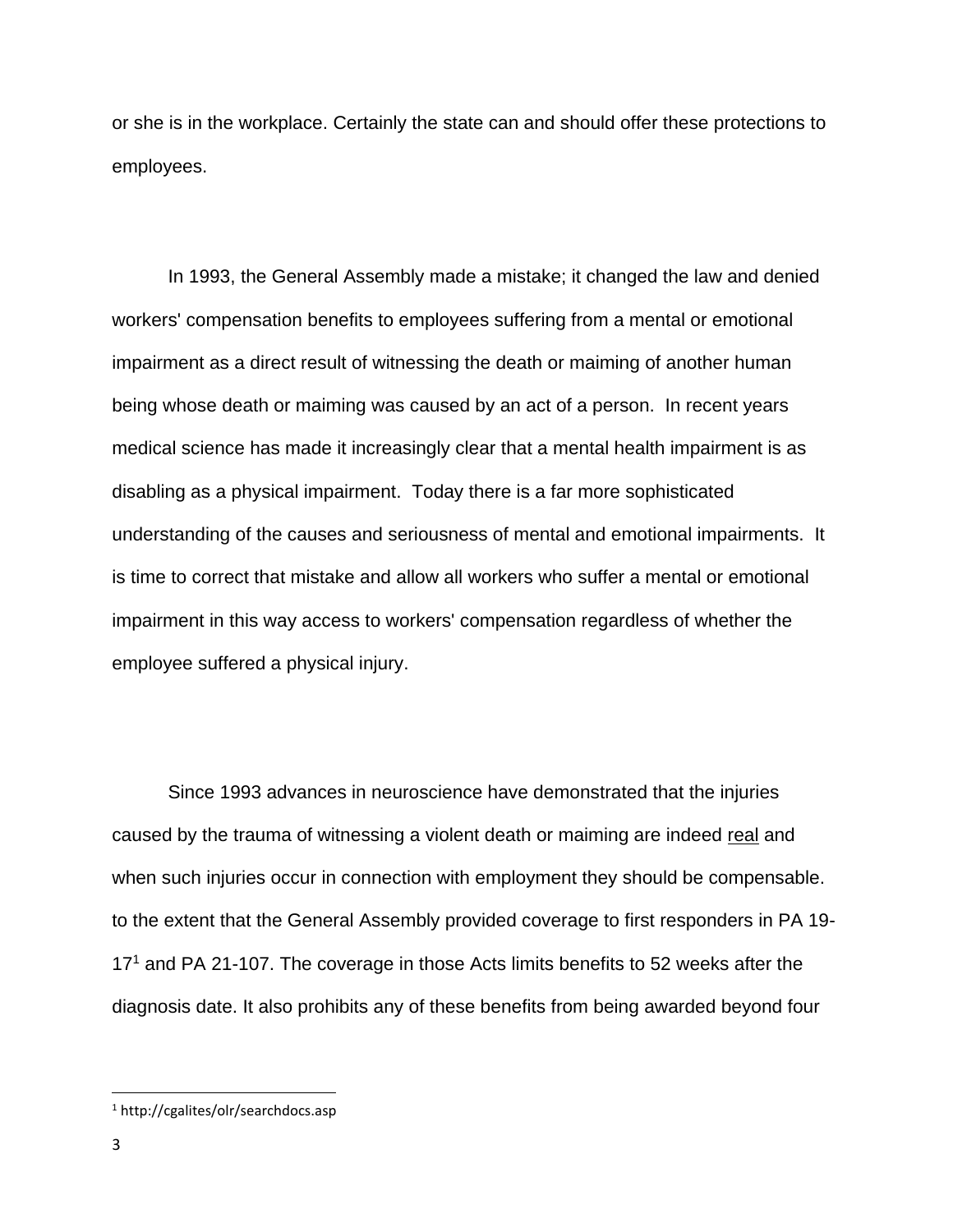years after the qualifying event that formed the basis for the PTSD and it prohibits an officer or firefighter who is receiving PTSD benefits from receiving workers' compensation permanent partial disability benefits. The acts further limit an officer's or firefighter's PTSD benefits by prohibiting them from exceeding the officer's or firefighter's average weekly wage when combined with his or her other benefits, including those received from contributory and noncontributory retirement systems, Social Security, and long-term or short-term disability plans.

PA 19-17 provided this benefit to police officers, parole officers and firefighter; last year in PA 21-107 the benefit was expanded to include emergency medical services (EMS) personnel, all Department of Correction (DOC) employees, telecommunicators (i.e., 9- 1-1 emergency dispatchers); and under certain circumstances related to COVID-19, health care providers.

The current law does not assist employees such as teachers and other employees who witness school shootings such as at Sandy Hook or co-workers at the Lottery Corporation or Hartford Distributors. None of these employees would have a compensable injury without a physical component. It is beyond time for a change to reflect current scientific understanding of the causes and effects of mental impairments. SB 321 would build on PA 21-107 and expand this important benefit to all employees.

SB 314 would provide much needed protection for warehouse workers from quotas that violate their rights and occupational safety and health standards. Some large corporations have warehouses in our state that routinely put workers' safety at risk

4